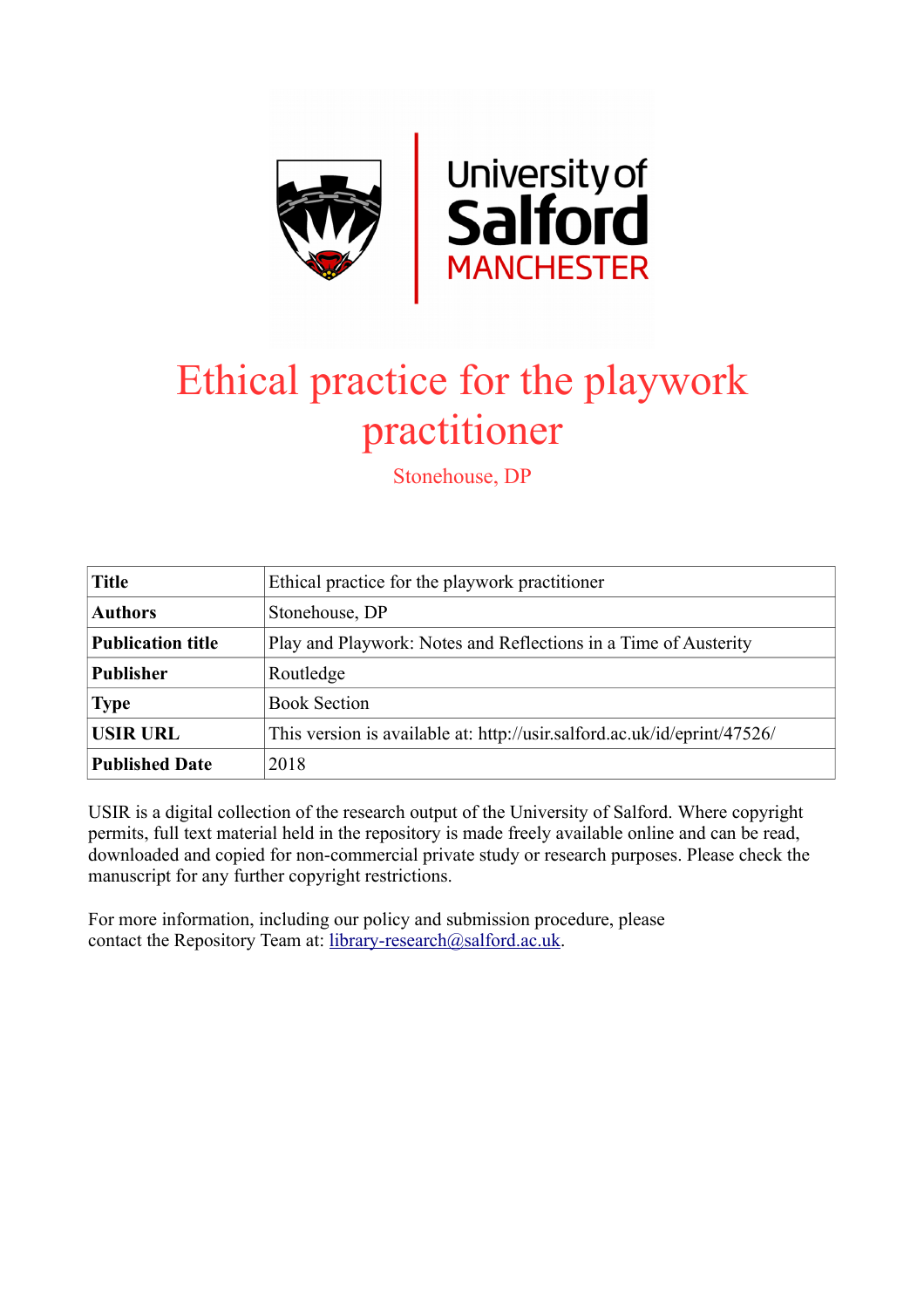# **Ethical Practice for the Playwork Practitioner.**

# David Stonehouse

## *Faculty of Health and Social Care at Edge Hill University, Ormskirk, Lancashire, UK*

This paper discusses the importance of ethics for play and playwork practitioners as the sector and work force move towards becoming a recognised profession within the United Kingdom. Exactly what is meant by the term ethics is defined, before moving on to a discussion of two key areas. Firstly the ethical framework known as F.A.I.R. devised by Rowson (2006) and secondly the four ethical principles of Beauchamp and Childress (2013). Throughout links are made to the eight Playwork Principles developed by the Playwork Principles Scrutiny Group, Cardiff in 2005 and endorsed by SkillsActive (2013a).

Key Words: Advocacy, Ethical Framework, Ethical Principles, Ethics, Play, Playwork, Playwork Principles, Veracity.

### **Introduction**

Playwork is becoming more and more professional and rightly so. Now with the development of the Playwork Register (SkillsActive, 2013b) and with minimum levels of qualifications being required for registration, the question of ethics and how they apply to playwork will become more and more important. The eight Playwork Principles are stated as being "the professional and ethical framework for playwork" (SkillsActive, 2013a). They list eight statements which embody the role and beliefs which playwork practitioners and anyone working with children and young people should have in regards to playwork. However, do playwork practitioners understand what this truly means? Do practitioners recognise how these eight statements can be applied professionally and ethically in their own practice? And importantly, how will playwork practitioners know that they are acting in an ethical playwork way for their children, young people, families, colleagues and the wider communities that they live and work within?

Often when ethical decisions present themselves the issues involved are complex and the way ahead is not always clear. Opposing viewpoints and differences of opinion need to be considered carefully before choosing the right course of action. The aim of this article is therefore to examine and explore what is meant by the term ethics and importantly how this can be applied to everyday playwork practice. Two key ethical frameworks, Rowson's (2006) F.A.I.R. and Beauchamp and Childress's (2013) four ethical principles will be discussed and linked to the Playwork Principles (SkillsActive, 2013a).

#### **What Is Ethics?**

First of all, it is important to define exactly what is meant by the term ethics. Thinking in an ethical way is about striving to do the right thing. It is about making the right choice for the individual playwork practitioner, but more importantly for the children and young people they are working with and for. Hugman (2005, p.160) states that "the purpose of ethics is to pose questions that challenge thought and action." Therefore playwork practitioners through thinking in an ethical way should challenge themselves to consider how they act and think in all situations. Berglund (2007) goes further to state that ethics is a process of reflection.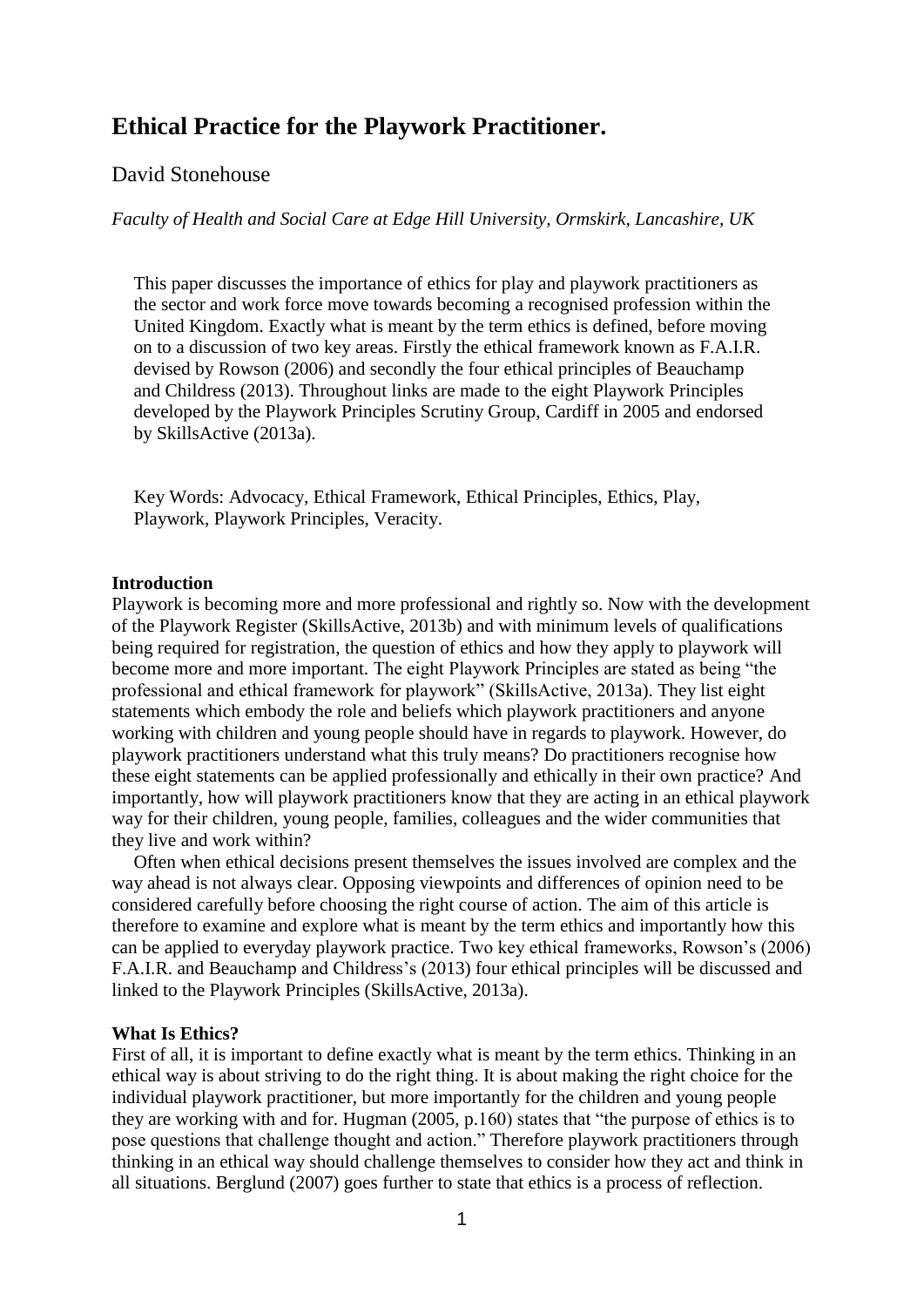Through reflecting upon their actions, playwork practitioners should challenge how they think and what they do. As Stonehouse (2011a) states reflection is about examining practice and why actions and decisions were chosen.

Thinking in an ethical way also allows the playwork practitioner to examine their "life as members of a community, and how we behave and function within society" (Thompson et al., 2006, p.36). As a playwork practitioner, how does our everyday practice impact upon the community and importantly the wider society that we live and work within? How does society and our immediate environment impact upon our role as a playwork practitioner? Do we promote children's rights to play and always act in the best interests of the play users within our community? Are we vocal champions for play? As stated in Playwork Principle No.1 (SkillsActive, 2013a) play "is fundamental to the healthy development and well being of individuals and communities." Considering playwork practice in an ethical way and recognising that membership of the local and wider community, is important in terms of play, will assist the playwork practitioner to be an invaluable resource and advocate for children and young people as well as the communities they live and work within.

Being ethical is not just about reducing our carbon footprint by sourcing our break time snacks from a local supplier. It is not about making sure that the playwork setting always recycles or saves energy. It is not about how the setting impacts upon its immediate neighbours, being considerate to others needs, for example in regards to excessive noise pollution. It is not about considering the impact the setting may have on those service users coming through the doors, for example is the food provided always healthy or with a vegetarian option. Are the dietary requirements of all children and young people met and welcomed? Being ethical is not even about the playwork practitioner being a happy, enthusiastic, positive thinking, forward thinking, passionate about play person all of the time. Though all of these former things are good responsible work place practices, and the latter a good personal and professional mindset, though unrealistic for most normal human beings to behave like this consistently, ethical practice goes much deeper than all this.

Often in the reader's daily lives as well as within playwork practice, choices will have to be made. Sometimes the right decision is obvious and clear cut and there are no alternative view points to consider (Stonehouse, 2012). There is clearly a right and a wrong choice. However, we can often be faced with a dilemma where the right choice is not always clear and where differences of opinion may seem equally valid (Thompson et al, 2006). How does the playwork practitioner attempt to please everybody all of the time? When inevitably this is not possible, how is the best course of action decided upon?

Policies, procedures and even the Playwork Principles (SkillsActive 2013a) do not always inform the playwork practitioner exactly what to do in every situation. As Rowson (2006, p.121-2) states "professionals must constantly make autonomous judgements since even when there are professional rules of thumb or guidelines from advisory committees relevant to their situation they may have to decide how to relate them to their particular circumstances." How a decision is decided upon is often down to the individual playwork practitioner's own ethical viewpoint - what is believed is correct and fair and just at that moment in time whilst adhering to policy. Ethical practice is about deciding on the right way forward, making the right decisions within a set of circumstances, after careful consideration of all the foreseeable potential outcomes and consequences. Of course, the difficulty is that not every outcome is foreseeable and even good intentions and plans do not always turn out right. However, having utilised ethical thinking in the decision making process and having considered seriously all probable and potential outcomes, the decision that is finally arrived at should be the best course of action at that time, given the situation and the information to hand.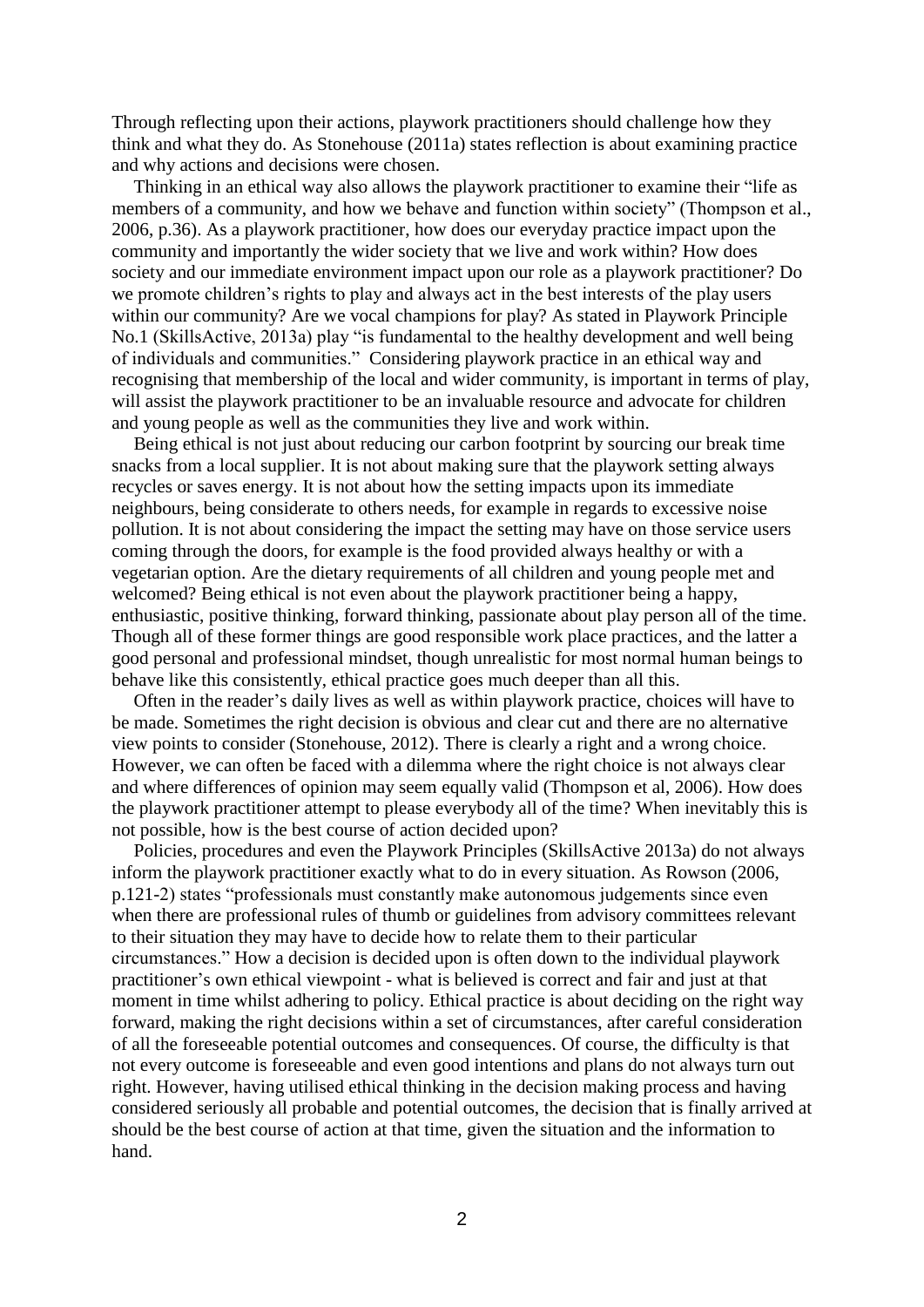Of course we have all been, and continue to be, affected over time by a large range of influences which help to develop and mould and create our own personal ethical viewpoint. Unless we consciously sit down and consider what these influences may be, they largely go unnoticed and affect us without our knowledge. All life experiences which we have, both good and bad, will have an effect upon how we think, feel and act. They make us the special, unique person that we are. No two people will experience things throughout their lives, in exactly the same way. An individual's beliefs, their upbringing and family influences, their circle of friends, a person's religious education and beliefs, together with their spirituality (and equally as important if a person practices no religion), all assist in the decision making process. The education and training we have received whether it is playwork based or not, will influence how we practice and think. Role models within our workplace will positively influence us and challenge and inspire us to a higher level of practice. Experts and respected authors within the field of playwork and other disciplines, together with the Playwork Principles and playwork organisations all shape and inform our professional practice.

No two people, let alone two playwork practitioners, will have exactly the same ethical beliefs. Hopefully there are a few things which the majority will all hold to be true. On the face of it, it can be stated that everyone accepts and believes that murder is wrong, however some people do commit. If we then bring in discussions around capital punishment and the rightness or wrongness of war, then it starts to become even more unclear. Differences of opinion and debate will ensue. To aid practitioners working within the United Kingdom there are the eight Playwork Principles (SkillsActive, 2013a) which hopefully everyone working within the field of playwork can embrace. However, because play occurs in many different settings and environments and is facilitated by a wide range of different individuals from different professional backgrounds, it is possible and even highly likely that not everyone will be able to accept or even know or agree with part or all of them. The most recent SkillsActive (2015) strategy document reported that employers say there is a gap between the level of skill that they need to run their business and the level of skill that they currently have in their workforce.

The first Playwork Principle (SkillsActive, 2013a) states that "All children and young people need to play. The impulse to play is innate. Play is a biological, psychological and social necessity, and is fundamental to the healthy development and well being of individuals and communities." This first principle clearly states the importance of play to both the individual child and to society as a whole. As Hughes (2012, p.66) states it is a "strong affirmation both of the source of play and its importance to physical and mental health." Therefore from the outset the focus of the playwork practitioner's role should be to assist and facilitate children and young people to play.

The third Playwork Principle (SkillsActive, 2013a) states that "The prime focus and essence of playwork is to support and facilitate the play process and this should inform the development of play policy, strategy, training and education." Everything a playwork practitioner does should have at its centre play. Play comes first, not secondary to other issues.

Therefore to aid professional practice professional and ethical frameworks, such as Rowson's (2006) F.A.I.R. and Beauchamp and Childress's (2013) ethical principles, together with the eight Playwork Principles (SkillsActive, 2013a), can help professionals and playwork practitioners to have a common ground on which to base their ethical decision making. A good playwork practitioner, delivering and facilitating quality play opportunities, should be working within and be guided by these ethical principles and frameworks, using them as a basis for their decision making.

### **Rowson's (2006) Ethical Framework F.A.I.R.**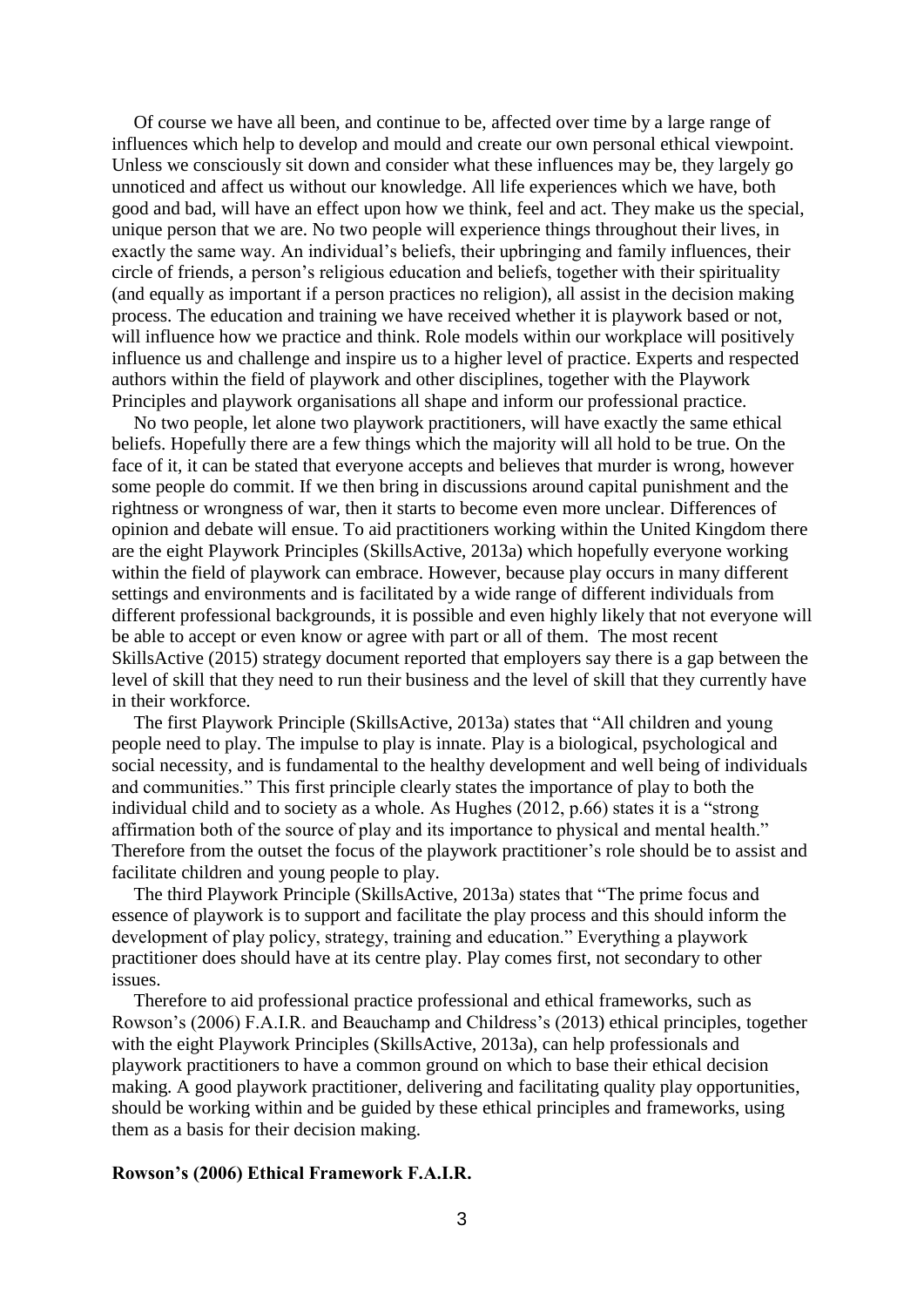Rowson (2006) developed the ethical framework known as F.A.I.R. to assist professionals working across all sectors of society. This mnemonic stands for Fairness, respect for Autonomy, Integrity, and to seek the most beneficial and least harmful consequences or Results. The first part of the framework, fairness, is about providing benefits to all equally, be that healthcare, education, welfare rights, or even play. Can the playwork practitioner truthfully say that the play provision provided is open to all equally, that no child or young person is excluded, either knowingly or as a result of some thoughtless actions? Plowden (2010, p.16) states "disabled children, or those with specific needs, often miss out on the opportunity to play freely in an environment where they feel safe to do so." In the fourth United Kingdom's report to the Committee on the Rights of the Child, the UK's Children's Commissioners reported that for disabled children "fully inclusive play provision has yet to become a reality. In some cases, disabled children are provided with separate and discrete provision that is not freely chosen and leads to them being away from their peers" (Aynsley-Green et al., 2008, p.29).

More recently the KIDS (2013) Playday survey, completed by 952 respondents, reported that only 47% of people who work with children and young people stated that local services and playspaces were accessible to disabled children and young people. 25% stated that local services and playspaces were not accessible, with a further 28% giving no response. Therefore a quarter of all provision considered in the survey in 2013, does not allow disabled children and young people to access play opportunities and facilities. Playwork Principle No.5 (SkillsActive, 2013a) states that "the role of the playworker is to support all children and young people in the creation of a space in which they can play." As playwork practitioners it is our responsibility, both legally and ethically to ensure that our play service allows all children to freely play within a safe and secure environment. On reflection can the playwork practitioner truthfully assert that all parts of their play service are truly inclusive? Are there activities where disabled children and young people are prevented from accessing? If this is so, then that is clearly not achieving the first part of Rowson's (2006) framework of being treated fairly. It is also not meeting Article 23 of the Convention on the Rights of the Child (UNICEF 1991) which states that disabled children should be active participants in their community.

Rowson (2006) also focuses on the staff team, discussing that the allocation of responsibilities should be done fairly as well. Taking into account people's individual abilities, skills and preferences, these responsibilities should be shared out equally amongst all team members involved. However, do certain members of staff or volunteers within the play setting take on more responsibilities than other members of the team, simply because they are more willing or conscientious? Are there equally staff who avoid responsibilities for an easier time? As the person in charge or senior playwork practitioner within a setting it is our responsibility to recognise this unfairness and share responsibilities out equally. As the manager with staff training and development responsibilities (Stonehouse, 2013), are opportunities for training courses, conference attendance and further education allocated on a fair basis?

The second part of the framework is respect for autonomy. Rowson (2006, p.53) states that professionals should "respect people's autonomy as far as possible within a society in which the legitimate interests of all must be considered." Griffith and Tengnah (2010, p.29) define autonomy as meaning "Self-rule with no control, undue influence or interference from others." Rowson (2006) states that professionals should allow individuals to be in control of decisions about themselves, what they do, what is done to them, and have control over what happens to information about them. As playwork practitioners we need to enable children and young people to be in control of their play, allowing and enabling them to have a voice and to be heard. This links closely with Playwork Principle No.2 (SkillsActive, 2013a). Play is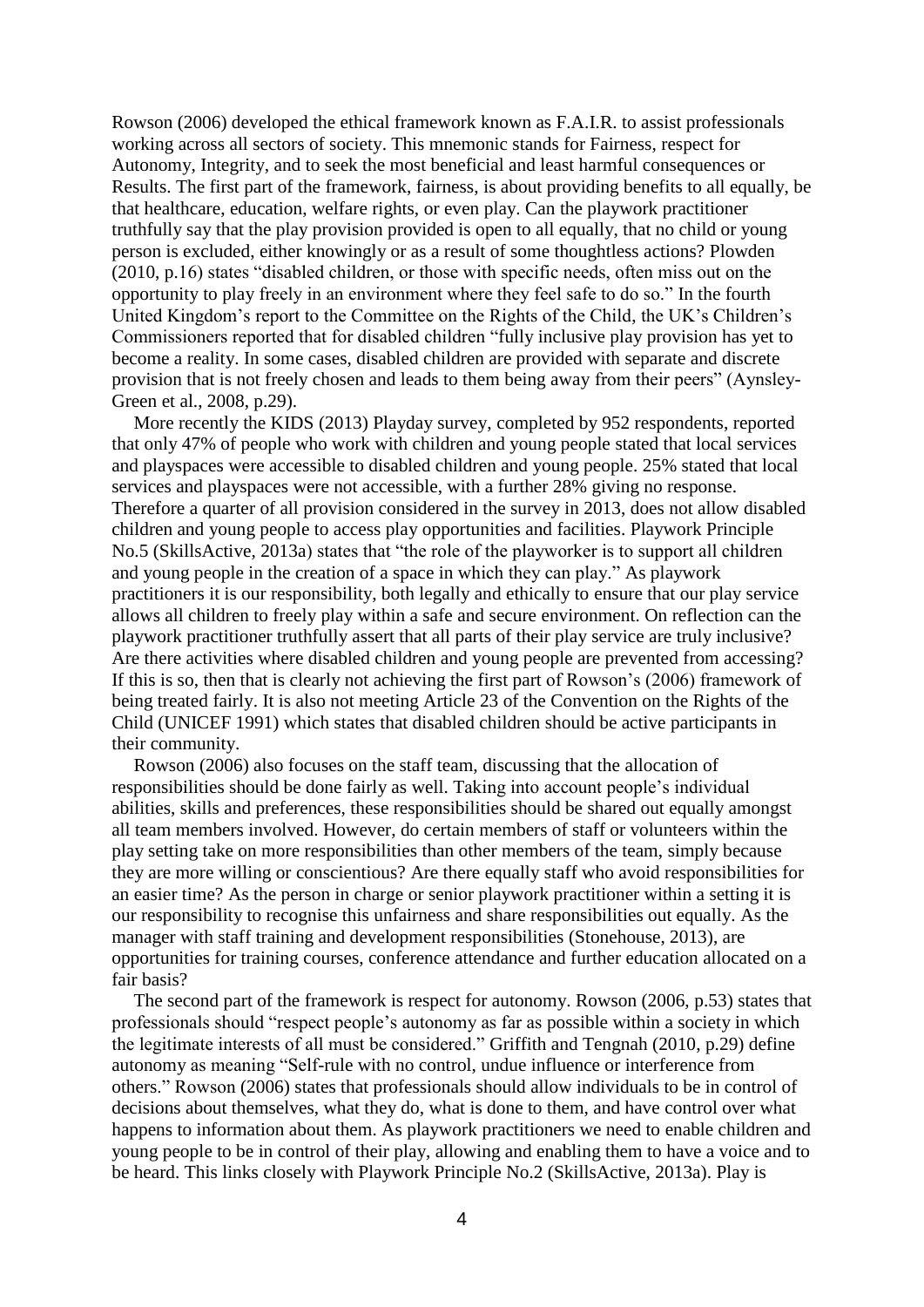freely chosen by the child or young person. It is directed by them, for their own reasons. Playwork practitioners should not interfere with this choice, or try to influence it in any way. The playworker's actions should be to facilitate this free choice and enable it to be realised. Within autonomy, if there is an outcome to the play, then it is whatever has been chosen by the player, and not by the adult. Equally valid is that the play has no outcome, or the outcome is unknown and not considered at the outset. It is play for play's sake. Of course this is all within safe boundaries, and as Rowson (2006) stated the legitimate interests of all must be considered within this.

The third part to the framework is integrity. Rowson (2006, p.53) states that the professional needs "to behave with integrity by acting in accord with the stated or implied values, undertakings and objectives of the profession." This simply means that our actions and personal values should match our professional values. As playwork practitioners do we truly believe in and adhere to the Playwork Principles as guiding our everyday practice. If there is a conflict here then we need to recognise this and act professionally in line with the Playwork Principles and not with our own personal beliefs. If our personal beliefs and values do not match our professional ones then it is time to ask if the playwork practitioner is actually in the right profession. Integrity is about following through with what we believe to be right, both professionally and personally and this can only be achieved if these two beliefs are in harmony.

There is a close connection between integrity and fidelity. Fidelity concerns the relationship that exists between two people, principally the playwork practitioner and the child/young person. Edwards (2009) discusses the fidelity rule as being the commitment between one individual and another. It is about the playwork practitioner being faithful, always striving to keep promises, being trustworthy, showing respect and dignity, and always acting in the other person's best interest (Stonehouse, 2012). Playwork practitioners can demonstrate fidelity through always striving to follow the Playwork Principles, always delivering quality play opportunities to the best of their abilities and knowing and working within the laws, guidelines and policies that govern their practice.

The last part of the framework is seeking the most beneficial and least harmful consequences, or results, for the individual and society (Rowson, 2006). There are two clear aims for the playwork practitioner. Firstly to produce as many benefits as possible, and secondly to avoid causing, and preventing any harm or negative outcomes as much as possible. As playwork practitioners it is important that risk assessments are performed correctly and not merely as an exercise in ticking the boxes. Think through all proposed actions as far as possible so that benefits are identified and increased and possible harmful consequences are removed.

# **Beauchamp and Childress (2013) Ethical Principles**

Moving on from Rowson's (2006) framework, Beauchamp and Childress (2013) have also developed four ethical principles which can aid professional practice. These are respect for autonomy, beneficence, non-maleficence and justice. The first principle, respect for autonomy is the same as that of Rowson's (2006). However, Beauchamp and Childress (2013) describe it as respecting other people's wishes and then supporting them in carrying out those wishes. We may not always be in agreement with the choices that others make, however we need to support their wishes, if it is safe to do so. Within playwork this means allowing the children to have complete control over their play environment and giving them free choice wherever this is possible. Playwork Principle No.2 (SkillsActive, 2013a) states that "Children and young people determine and control the content and intent of their play, by following their own instincts, ideas and interests, in their own way for their own reasons." This is autonomy in action. It is the role then of the playwork practitioner to support children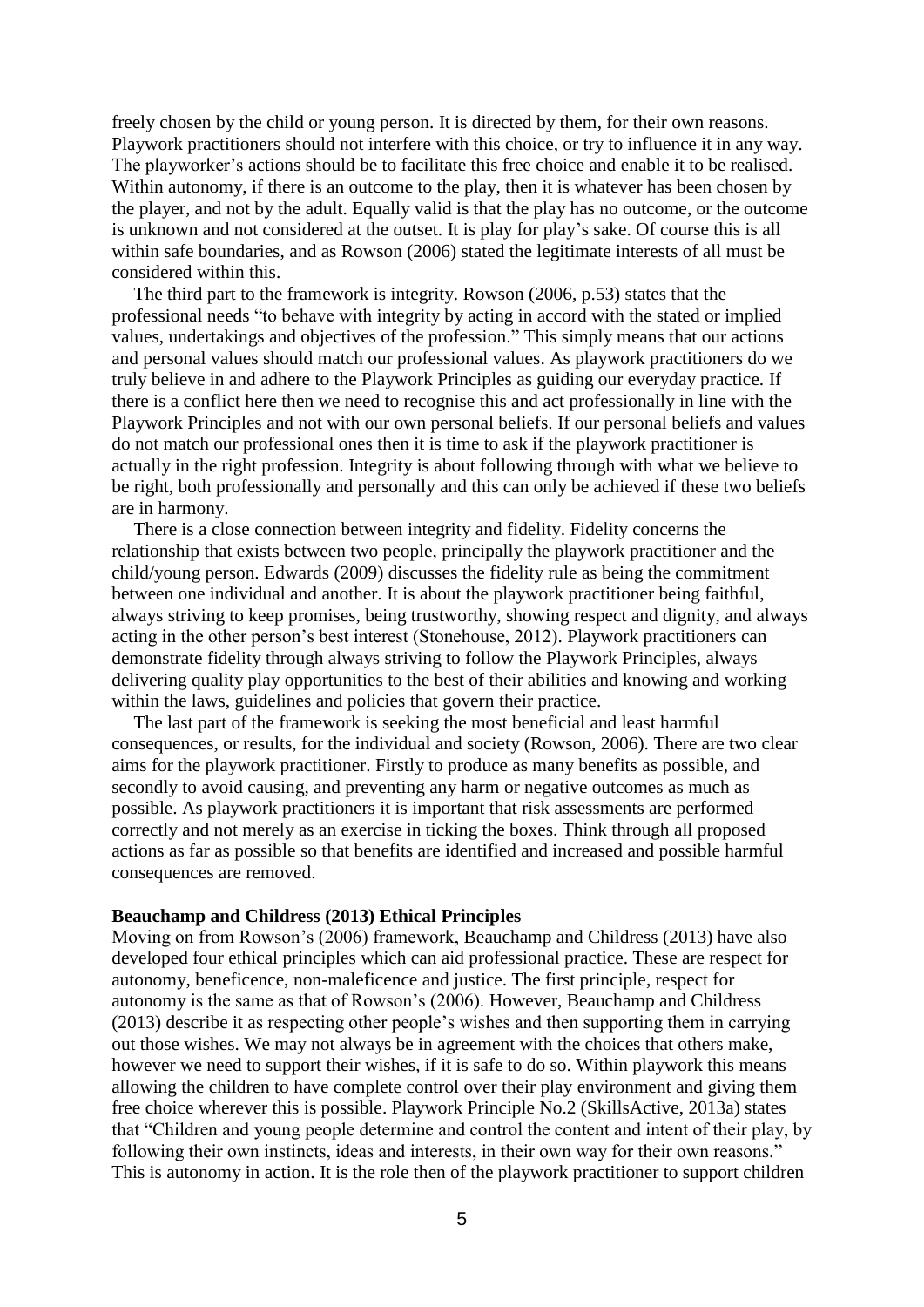and young people in being able to do this. However, adults working with and alongside children and young people in whatever field and environment, need to make sure that the play that is being facilitated is truly child led. When adults interfere with and become involved 'adulteration' of the playspace can occur (Wragg, 2008). As Sturrock and Else (1998, p.20) state "there is a danger that the play aims and objects of the children become contaminated by, either the wishes of the adult in an urge to 'teach' or 'educate', simply to dominate, or by the worker's own unplayed out material." This is something that needs to be closely guarded against. When this happens the child is no longer determining or controlling their own play but has become subservient to the wishes of the adult.

Loss of autonomy and free choice can also occur when play is designed to meet specific outcomes. The outcomes have been chosen by the adult, not the child, and may well be hidden and not communicated to the child. This can then change the activity from one which was play to one which is now task and possibly work like. The child is no longer participating in the play for their own reasons, but the reasons of the adult. Through this the child's autonomy is reduced and their freedom of choice is taken away.

The second ethical principle is that of beneficence. Berglund (2007, p.12) defines this as "the principle of doing good and providing care to others." Edwards (2009) takes this further by describing it as the promotion of well-being. As playwork practitioners we need to be focussing our practice on always striving to do good whilst promoting the well-being of those children we are working for and with. This cannot always be taken for granted as, from time to time, we all bring negative issues and stress from our personal lives with us into our professional roles. As Playwork Principle No.7 (SkillsActive, 2013a) states, playwork practitioners need to recognise the two way impact that occurs between the adult and the playing child. Playwork practitioners need to make sure that the impact they are having is a positive one, thereby only doing good. They need to guard against bringing their own agendas albeit subconsciously to the play environment.

Playwork Principle No.6 (SkillsActive, 2013a) highlights the importance of playwork practitioners having a sound knowledge and understanding of play and of being reflective in their practice. Having playwork practitioners who are well trained and experienced in delivering play opportunities will help to achieve this principle and to do good. As playwork practitioners, the questions need to be asked, are policies and procedures always followed; what is accepted to be best practice; is the latest research acknowledged and taken on board; is the playwork practitioner properly trained and fully competent to facilitate the play they are providing; is it always of the highest possible standard and quality? If not, then everyone has both a professional duty and an ethical one to acknowledge this and to act upon it.

Playwork Principle No.6 (SkillsActive 2013a) asks the playwork practitioner to reflect upon their practice. Being a reflective playwork practitioner means that experiences are reviewed, through evaluation and analysis, so that lessons can be learnt (Johns, 2009). Reflection is not an activity to be done only when something has gone wrong, but should become the routine normal every day activity of the playwork practitioner. Strengths and weaknesses, positives and negatives can be identified, and through this playwork practice can be evaluated and improved upon (Cottrell, 2008). Through reflective practice, the playwork practitioner can ensure that the ethical principle of doing good can be achieved, both in the immediate here and now, and for the future. By reflecting upon their own practice and then sharing these observations with their playwork colleagues, good and even exemplary practice can be identified and then cascaded to a wider audience, thereby benefitting all (Banks and Gallagher, 2009).

The third ethical principle is non-maleficence. Beauchamp and Childress (2013, p.150) state that this is the obligation "to abstain from causing harm to others." It goes hand in hand with the previous one, beneficence, to do good. As Playwork Principle No.8 (SkillsActive,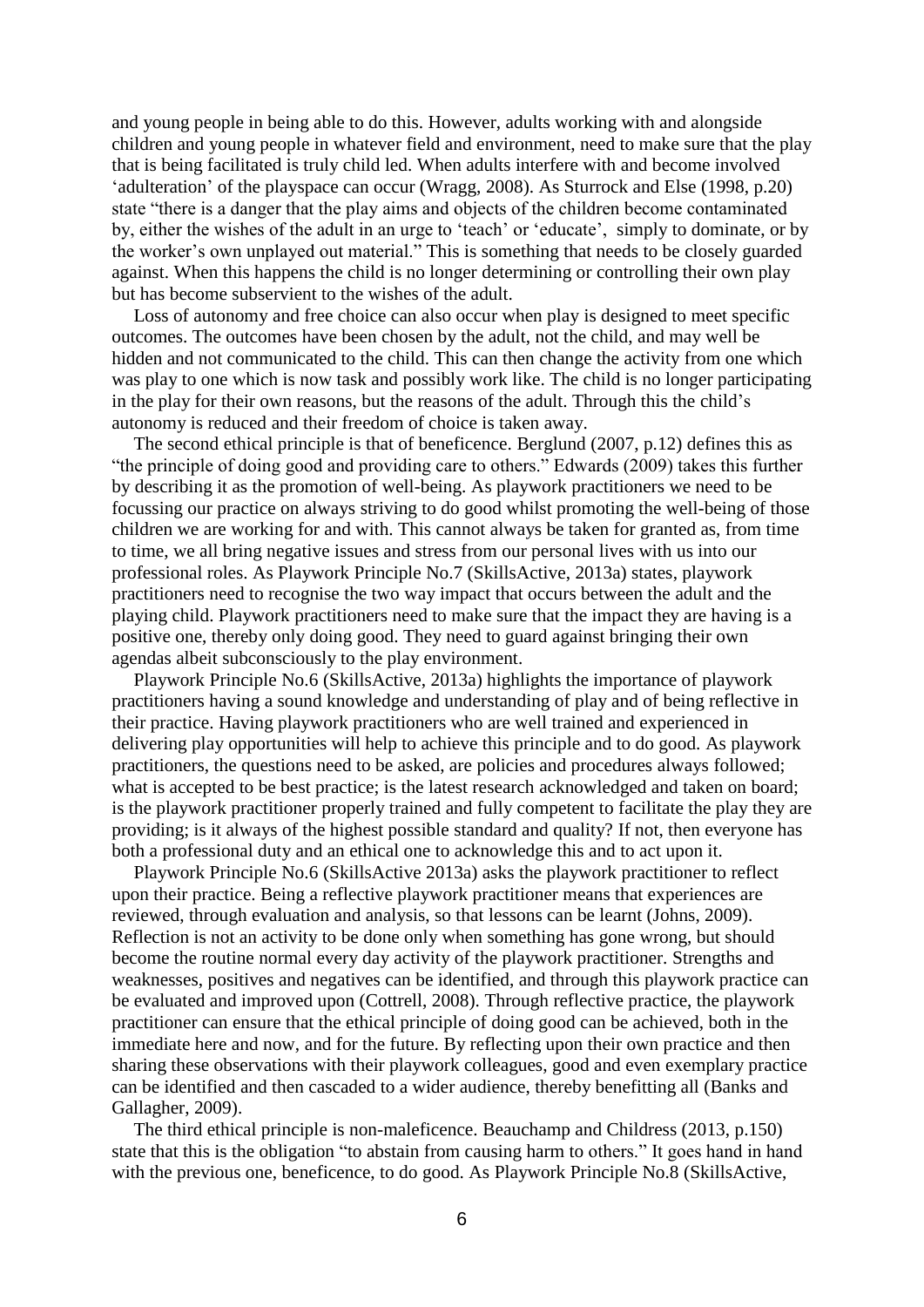2013a) highlights, playwork practitioners "must balance risk with the developmental benefit and well being of children." We may sometimes deny a child's free choice to prevent harm. This is where our risk assessments come in, which have to be fair and proportional, where our intervention style needs to enable play to be extended within safe but challenging boundaries. As Brussoni et al. (2012, p.3134) state there needs to be a move away from children being "as safe as possible" to one of "as safe as necessary." Through doing this we will be facilitating children and young people to be able to extend their own play and not be constrained unnecessarily by over protective policies and procedures.

The last ethical principle of Beauchamp and Childress (2013) is justice. Justice is closely linked to Rowson's (2006) concept of fairness. Justice is simply defined by Hendrick (2004, p.7) as "equal treatment of equal cases." This is about treating everyone the same. However, do all children within the playwork setting receive equal treatment? At first glance the playwork practitioner may categorically state yes they do, but look closer, do certain children demand more attention because they are more confident than some of their peers? Do those that are loudest get heard first? Justice then is about recognising that some children within the setting may not be having an equal say in decisions, or equal chance at opportunities that should be open to all. Justice for the playwork practitioner then is about being aware of what is going on around them within the environment and being observant and sensitive to the needs of all children and young people.

An equally important issue within justice is we also need to recognise that some children and young people, as well as adults, will require special care and attention over and above what others may need (UNICEF 1991). This is not about disadvantaging those not receiving extra care and attention, but it is rather "about meeting everyone's individual needs fairly" (Stonehouse, 2012, p.250). Giving extra care and attention to some, rather than others who do not require that extra care, is ethical as the playwork practitioner is treating everyone as an individual with individual needs which all need to be met.

#### **Advocacy**

Playwork principle No.4 (SkillsActive, 2013a) states that "playworkers act as advocates for play when engaging with adult led agendas." Pithouse and Crowley (2007) describe advocacy as promoting the overall welfare of children while also challenging injustices. They go on to state it is about any cooperative or individual action which aims to enrich the lives of children (Pithouse and Crowley, 2007); while Bracknell Forest Council (2012, p.1) define advocacy as simply "speaking up for, or acting on behalf of, yourself or another person." Playwork practitioners therefore need to be advocates for the children and young people they come into contact with, so that they are truly equal partners within adult agendas. As Cole-Hamilton (2008) states playwork practitioners need to make children active members together in the decision making process. This is no easy task but one which all playwork practitioners need to strive for. As Davy and Gallagher (2006) state it is the playwork practitioner who needs to ensure that children and young people's voices are heard and they are consulted on all aspects of the play provision they are using. It is about allowing and enabling the child's voice to be heard, and once heard that it is acted upon. Playwork practitioners also have to be aware of any barriers that are put up by adults to hinder this free expression and right of consultation. Lundy (2007) identified that adults often believe children lack the necessary capacity to make a valuable contribution, or that giving children more say in decision making will undermine adult authority, or that consultation with children means too much time is taken. It is the playwork practitioner's responsibility to take down and challenge these barriers. As Article 12 of the UN Convention on the Rights of the Child states the child who is capable of forming his or her own views should have "the right to express those views freely in all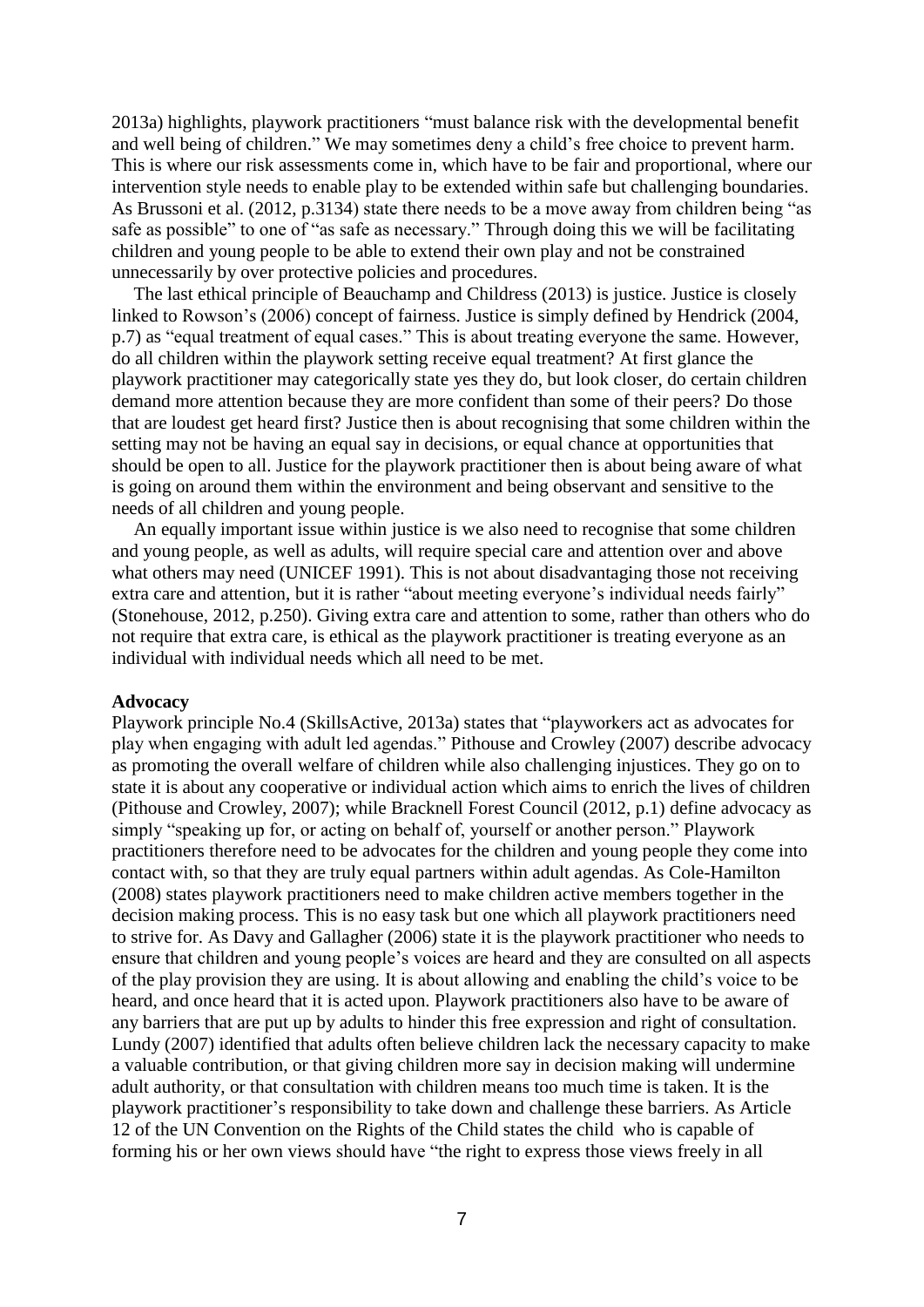matters affecting the child, the views being given due weight in accordance with the age and maturity of the child" (UNICEF 1991).

Importantly being an advocate is also about making sure that children and young people are aware of their rights. This is both within play and within the wider society in which they live. They also need to understand how to access those rights fully. As an adult, is the playwork practitioner fully aware of all the rights that they personally have? How less informed might children be? It is important therefore that playwork practitioners become experts in children's rights. As Stonehouse (2011b, p.10) states "It is our role as playworkers to know and understand the rights of children, so that we can accurately advise and support children in gaining their rights." This does not meant that the playwork practitioner needs to be an expert in law. However, they should have a general awareness of law and more importantly a working knowledge of how it directly affects their practice and the children they support.

#### **Veracity**

One concept which is not included in either ethical framework, or within the Playwork Principles (SkillsActive, 2013a), but which is equally important is the idea of veracity. Veracity is simply the concept of truth telling. As Berglund (2007) affirms it is about being open, honest and truthful with people. Sturrock and Else (1998, p.22) in discussing the concept of authenticity propose that playworkers need to be faithful to their feelings within play and that "children will come to trust the 'truth' of these responses."

Veracity is also about transferring information in an accurate way, and in a way that the individual person can understand (Edwards, 2009). Article 13 of the UN Convention on the Rights of the Child (UNICEF 1991) talks about the child's right to freedom of expression, but also the right to receive information in a media of their choosing. Playwork practitioners have a duty to listen to the children in their care and to meet their right to receive information that is truthful, honest and open through whichever media the child chooses, so that they can fully understand the information that they have requested. Do adults and even those working within playwork sometimes speak a different language, in the form of technical words or abbreviations which are not explained to children? Through doing this the playwork practitioner is excluding children from receiving information in an understandable format and failing to meet their needs and rights. All information in whatever media it is presented needs to be at the correct level and understanding for the children and families accessing that play provision.

However, as Stonehouse (2012, p. 250) states for playwork practitioners, always telling the truth may not be "an easy principle to maintain when you are asked difficult questions or your answer may be distressing." The playwork practitioner therefore has to be as truthful as they can, while balancing being sensitive to the needs of the child or young person who is asking the difficult question. It is also about the playwork practitioner being self aware and recognising their limitations and seeking help and guidance from more experienced staff, when faced with these difficult questions. It is okay to admit to not knowing what the right answer is, as long as this is done in an open, honest and truthful way.

#### **Conclusion**

In conclusion, we have examined the important role that ethics has upon a playwork practitioner's practice, especially as the work force moves towards becoming a more professionally recognised body of practitioners. Ethical dilemmas occur constantly within everyday life and more importantly within playwork practice. Deciding upon the right course of action, and the right decision for both play and those children and young people who access playwork provision, can often feel like having to choose between the lesser of two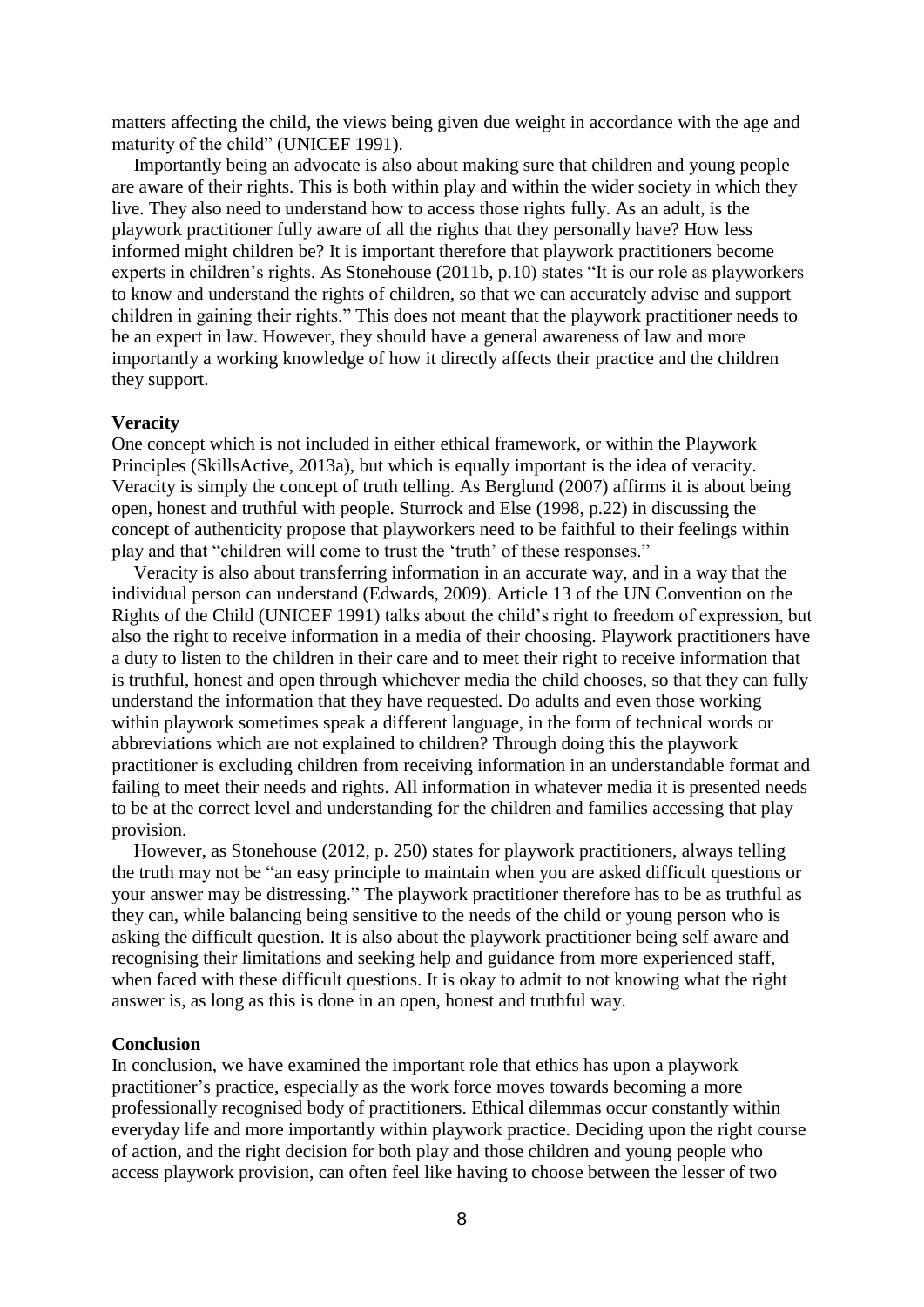evils. There may not be an obvious satisfactory answer which meets the expectations of all interested parties. However, the implication of not thinking in an ethical way is that decisions made may well be unsafe and unsatisfactory and could easily be detrimental to everyone involved.

Through being mindful of ethical principles and concepts when faced with dilemmas within playwork, the professional playwork practitioner will be assisted in making the best ethical decisions. Truly embracing and understanding the Playwork Principles (SkillsActive, 2013a), and applying Rowson's (2006) ethical framework as well as Beauchamp and Childress's (2013) ethical principles, will lead to better and more ethically sound decisions being made. This can only lead to more and better quality play opportunities for the children and young people that the playwork practitioner works closely with, and will assist in moving the profession forward.

Further discussion is required within the playwork community to decide whether or not either of these frameworks should be promoted and adopted, or whether a new framework designed by and for playworker practitioners needs to be developed to run alongside and complement the Playwork Principles (SkillsActive, 2013a). It is hoped that this article will prompt discussion and debate upon the subject.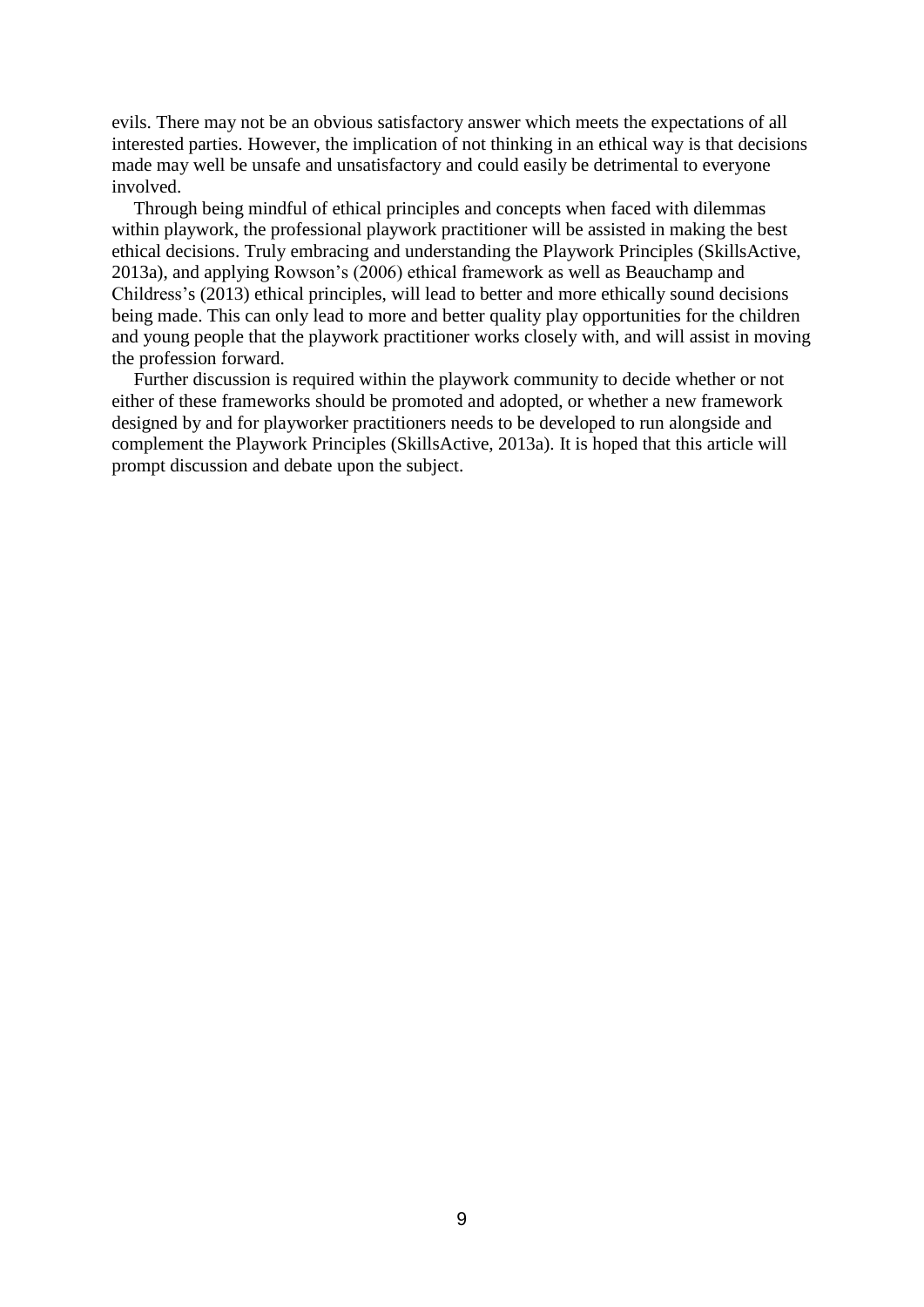# **Notes on contributor**

**David Stonehouse** is a qualified children's nurse and for the last ten years Senior Lecturer at Edge Hill University. He has been the Programme Leader for the Foundation Degree in Playwork, and is now entering his third year pursuing a PhD at Leeds Beckett University on "the Analytical Exploration of Pre-registration Children's Nurses in Children's Play in Both the Academic and Clinical Setting." He has facilitated workshops for the last five years at the National Playwork Conference in the UK, and was nominated for 'Playwork Writer of the Year' in 2011 and 'Playwork Training Provider of the year' in 2012 at the annual Playwork Awards.

# **References**

Aynsley-Green, A. Marshall, K. Lewsley, P. & Towler, K., (2008). UK commissioners' report to the UN committee on the rights of the child. [Internet] Available from: <http://www.childcomwales.org.uk/uploads/publications/61.pdf> [Accessed 26 August 2015]

Banks, S. & Gallagher. A**., (**2009). *Ethics in professional life: Virtues for health and social care.* Basingstoke: Palgrave McMillan.

Beauchamp, T. & Childress, J., (2013). *Principles of biomedical ethics. Seventh Edition.* Oxford: Oxford University Press

Berglund, C., (2007). *Ethics for health care.* Third Edition. Oxford: Oxford University Press

Brussoni, M. Olsen, L. L. Pike, I. & Sleet, D. A., (2012). *Risky play and children's safety: Balancing priorities for optimal child development.* International Journal Of Environmental Research And Public Health. No 9. pp 3134-3148.

Bracknell Forest Council (2012) Speaking Up, Speaking Out, Taking Action: A strategy for commissioning advocacy in Bracknell Forest 2012-2015. [Internet] Available from: <http://www.bracknell-forest.gov.uk/advocacy-commissioning-strategy.pdf> [Accessed 26 August 2015]

Cole-Hamilton, I., (2008). Children's rights and play. In Brown, F. & Taylor, C. (eds) *Foundations of playwork.* Maidenhead: Open University Press. pp 234-37.

Cottrell, S., (2008). *The study skills handbook.* Third Edition. Basingstoke: Palgrave MacMillan.

Davy, A. & Gallagher, J., (2006). *New playwork: Play and care for children 4 – 16.* Fourth Edition. London: Delmar Cengage Learning.

Edwards, S.D., (2009). *Nursing ethics: A principle-based approach.* Second Edition. Basingstoke: Palgrave Macmillan

Griffith, R. & Tengnah, C., (2010). *Law and professional issues in nursing.* Second Edition. Exeter: Learning Matters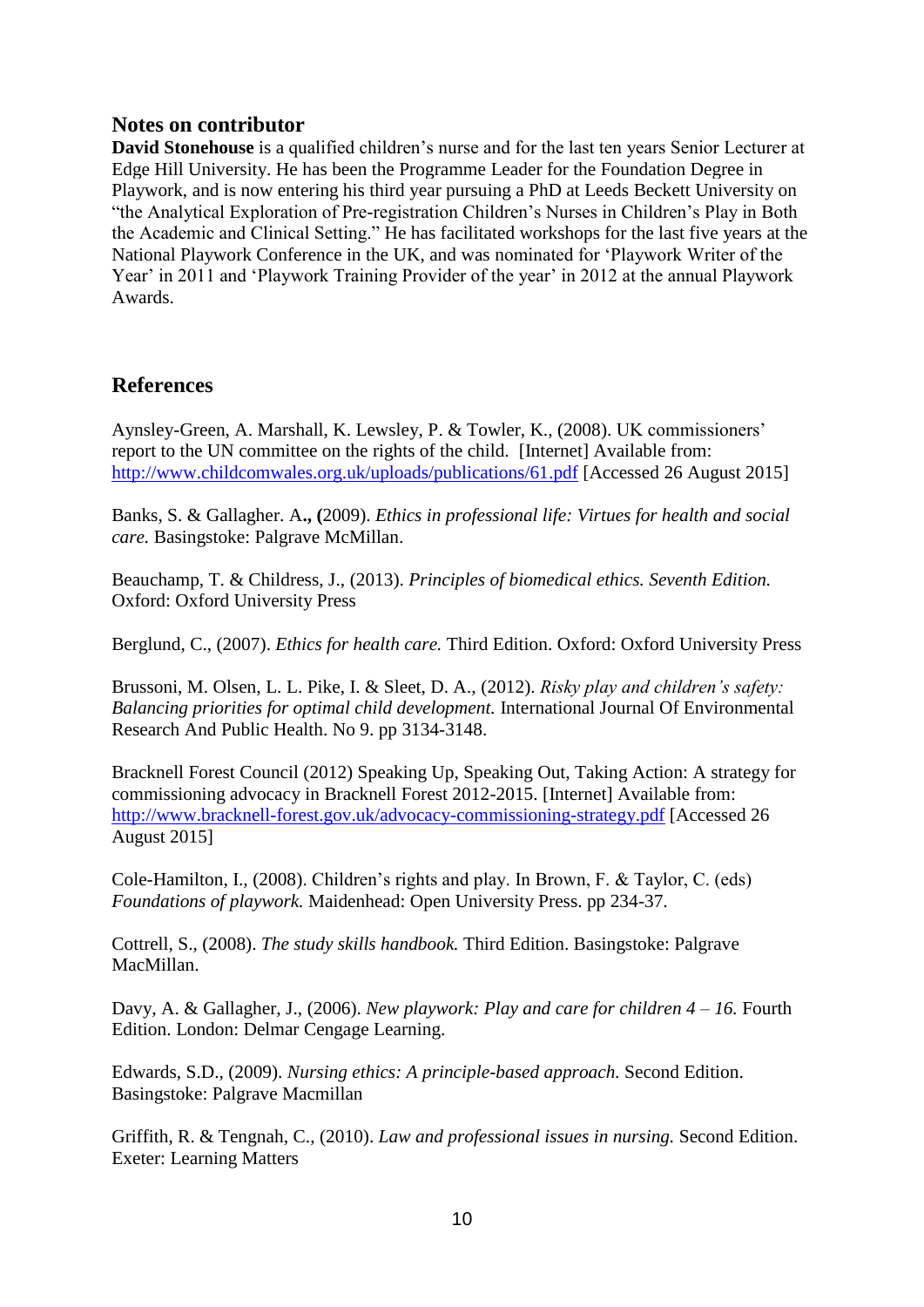Hendrick, J., (2004). *Law and ethics: Foundations in nursing and health care.* Cheltenham: Nelson Thornes

Hughes, B. (2012). *Evolutionary playwork*. 2nd Edition. London: Routledge

Hugman, R., (2005). *New approaches in ethics for the caring professions.* Basingstoke: Palgrave Macmillan

Johns, C., (2009). *Becoming a reflective practitioner.* 3rd Edition. Oxford: Blackwell Publishers

KIDS (2013). Playday Survey Report 2013. [Internet] Available from: <http://www.kids.org.uk/News/kids-playday-survey-report-2013> [Accessed 26 August 2015]

Lundy, L., (2007). 'Voice is not Enough: Conceptualising Article 12 of the United Nations convention on the rights of the child.' *British Educational Research Journal.* 33 (6), pp 927- 942.

Pithouse, A. & Crowley, A., (2007). Adults rule? Children advocacy and complaints to social services. *Children and Society*. 21, pp 201–213.

Plowden, L., (2010). 'Article 31: a playwork perspective.' *Play Today.* Winter (68) p 16.

Rowson, R., (2006). *Working ethics: How to be fair in a culturally complex world.* London: Jessica Kingsley Publishers

SkillsActive (2013a). *Playwork principles*. [Internet] Available from: [http://www.skillsactive.com/PDF/sectors/Playwork\\_Principles.pdf](http://www.skillsactive.com/PDF/sectors/Playwork_Principles.pdf) [Accessed 26 August 2015]

SkillsActive (2013b) SkillsActive launched Register of Playwork Professionals [Internet] Available from: [http://www.skillsactive.com/news/skillsactive-launched-register-of](http://www.skillsactive.com/news/skillsactive-launched-register-of-playwork-professionals#sthash.cDt0QjsH.dpuf)[playwork-professionals#sthash.cDt0QjsH.dpuf](http://www.skillsactive.com/news/skillsactive-launched-register-of-playwork-professionals#sthash.cDt0QjsH.dpuf) [Accessed 26 August 2015]

SkillsActive (2015) SkillsActive UK Play and Playwork Education and Skills Strategy 2011- 2016 [Internet] Available from: [http://www.skillsactive.com/PDF/sectors/PDF\\_28\\_-](http://www.skillsactive.com/PDF/sectors/PDF_28_-Skillsactive_Playwork_Strategy_2011-2016.pdf) [Skillsactive\\_Playwork\\_Strategy\\_2011-2016.pdf](http://www.skillsactive.com/PDF/sectors/PDF_28_-Skillsactive_Playwork_Strategy_2011-2016.pdf) [Accessed 26 August 2015]

Stonehouse, D., (2011a). 'Using reflective practice to ensure high standards of care*.*' *British Journal Of healthcare Assistants*. June. 5(6). pp. 299- 302.

Stonehouse, D., (2011b). 'Advocacy and the playworker.' *IP-DiP: For Professionals In Play*. Weekly. 23rd December (80) pp. 9-11.

Stonehouse, D., (2012). 'The support worker's guide to ethical practice.' *British Journal Of healthcare Assistants.* May. 6(5). pp. 249-50.

Stonehouse, D., (2013) 'You are a manager: Should you be a leader?' *British Journal of Healthcare Management.* August. 19(8). pp. 391-93.